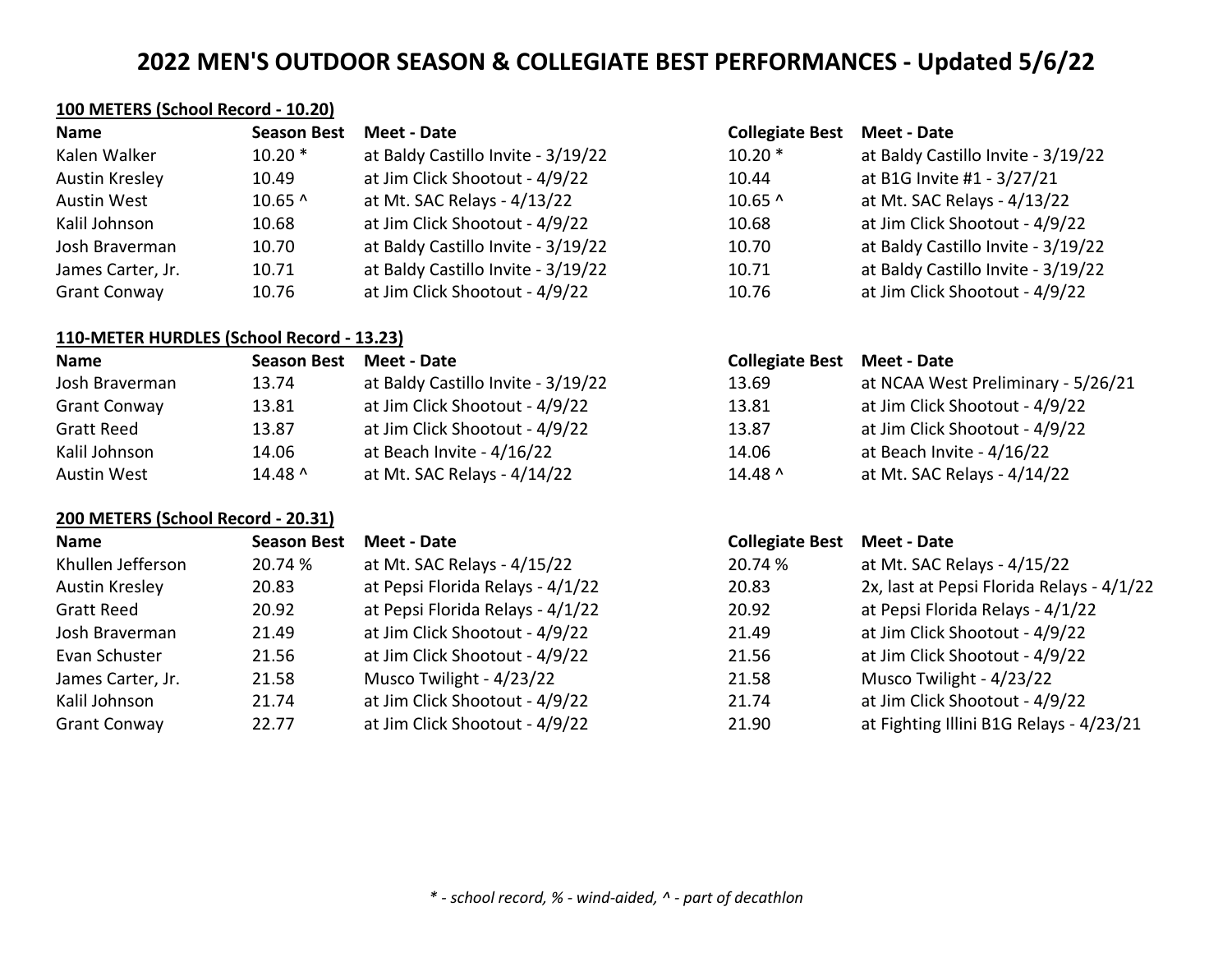## **400 METERS (School Record - 44.74)**

| <b>Name</b>       | <b>Season Best</b> | Meet - Date                    | <b>Collegiate Best</b> | <b>Meet - Date</b>             |
|-------------------|--------------------|--------------------------------|------------------------|--------------------------------|
| Jenoah McKiver    | $44.74*$           | at Jim Click Shootout - 4/9/22 | $44.74*$               | at Jim Click Shootout - 4/9/22 |
| Khullen Jefferson | 46.36              | Musco Twilight - 4/23/22       | 46.36                  | Musco Twilight - 4/23/22       |
| Everett Steward   | 46.40              | at Jim Click Shootout - 4/9/22 | 46.40                  | at Jim Click Shootout - 4/9/22 |
| Austin West       | 46.41 $^{\circ}$   | at Mt. SAC Relays - 4/13/22    | 46.41 $^{\circ}$       | at Mt. SAC Relays - 4/13/22    |
| Evan Schuster     | 48.00              | at Jim Click Shootout - 4/9/22 | 48.00                  | at Jim Click Shootout - 4/9/22 |
| Josh Andrews      | 49.87              | at Beach Invite - 4/16/22      | 48.39                  | at B1G Invite #2 - 4/9/21      |

## **400-METER HURDLES (School Record - 48.83)**

| Name              | <b>Season Best</b> | Meet - Date                      | <b>Collegiate Best</b> | Meet - Date                        |
|-------------------|--------------------|----------------------------------|------------------------|------------------------------------|
| Drake Woody       | 51.20              | at Jim Click Shootout - 4/9/22   | 51.20                  | at Jim Click Shootout - 4/9/22     |
| Julien Gillum     | 51.33              | at Pepsi Florida Relays - 4/1/22 | 51.33                  | at Pepsi Florida Relays - 4/1/22   |
| Phillip Jefferson | 51.36              | at Jim Click Shootout - 4/9/22   | 51.36                  | at Jim Click Shootout - 4/9/22     |
| Nathan Farrell    | 51.65              | at Jim Click Shootout - 4/9/22   | 51.65                  | at Jim Click Shootout - 4/9/22     |
| Raymonte Dow      | 51.36              | at Jim Click Shootout - 4/9/22   | 51.23                  | at NCAA West Preliminary - 5/24/19 |
| Nolan Roethler    | 56.26              | Musco Twilight - 4/23/22         | 54.73                  | at B1G Invite #2 - 4/9/21          |

### **800 METERS (School Record - 1:45.90)**

| <b>Name</b>    | <b>Season Best</b> | Meet - Date                 | <b>Collegiate Best</b> | <b>Meet - Date</b>          |
|----------------|--------------------|-----------------------------|------------------------|-----------------------------|
| Alec Still     | 1:47.50            | at Mt. SAC Relays - 4/14/22 | 1:47.50                | at Mt. SAC Relays - 4/14/22 |
| Armando Bryson | 1:48.31            | at Mt. SAC Relays - 4/14/22 | 1:48.31                | at Mt. SAC Relays - 4/14/22 |
| Antonio Abrego | 1:48.68            | at Mt. SAC Relays - 4/14/22 | 1:48.47                | at Meyo Invite - 2/5/22     |
| Spencer Gudgel | 1:49.61            | at Mt. SAC Relays - 4/14/22 | 1:49.61                | at Mt. SAC Relays - 4/14/22 |
| Martin Strong  | 1:51.50            | at Dr. Tucker Open - 5/6/22 | 1:51.50                | at Dr. Tucker Open - 5/6/22 |
| Kal Lewis      | 1:53.40            | at Stanford Invite - 4/2/22 | 1:51.06                | at Meyo Invite - 2/5/22     |
| Eli Ward       | 1:54.93            | Musco Twilight - 4/23/22    | 1:54.53                | Hawkeye Invite - 1/15/22    |

#### **Name Season Best Meet - Date Collegiate Best Meet - Date**

| 44.74 * | at Jim Click Shootout - 4/9/22 |
|---------|--------------------------------|
| 46.36   | Musco Twilight - 4/23/22       |
| 46.40   | at Jim Click Shootout - 4/9/22 |
| 46.41 ^ | at Mt. SAC Relays - 4/13/22    |
| 48.00   | at Jim Click Shootout - 4/9/22 |
| 48.39   | at B1G Invite #2 - 4/9/21      |
|         |                                |

| <b>Collegiate Best Meet - Date</b> |                                    |
|------------------------------------|------------------------------------|
| 51.20                              | at Jim Click Shootout - 4/9/22     |
| 51.33                              | at Pepsi Florida Relays - 4/1/22   |
| 51.36                              | at Jim Click Shootout - 4/9/22     |
| 51.65                              | at Jim Click Shootout - 4/9/22     |
| 51.23                              | at NCAA West Preliminary - 5/24/19 |
| 54.73                              | at B1G Invite #2 - 4/9/21          |

## **Name Season Best Meet - Date Collegiate Best Meet - Date**

| 1:47.50 | at Mt. SAC Relays - 4/14/22 |
|---------|-----------------------------|
| 1:48.31 | at Mt. SAC Relays - 4/14/22 |
| 1:48.47 | at Meyo Invite - 2/5/22     |
| 1:49.61 | at Mt. SAC Relays - 4/14/22 |
| 1:51.50 | at Dr. Tucker Open - 5/6/22 |
| 1:51.06 | at Meyo Invite - 2/5/22     |
| 1:54.53 | Hawkeye Invite - 1/15/22    |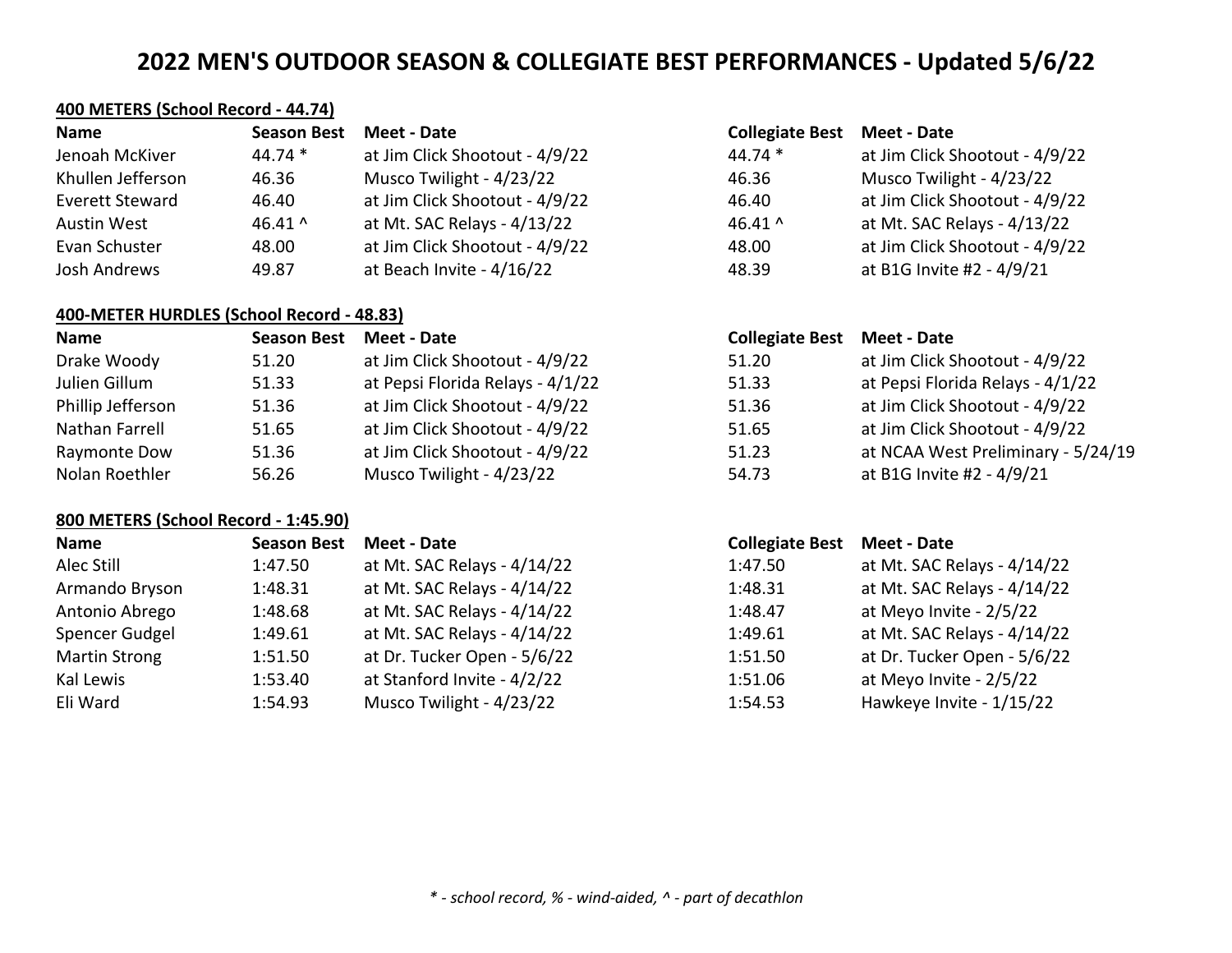### **1,500 METERS (School Record - 3:40.63)**

| Name          | <b>Season Best</b> | Meet - Date                        | <b>Collegiate Best</b> | Meet - Date                        |
|---------------|--------------------|------------------------------------|------------------------|------------------------------------|
| Max Murphy    | $3:40.63$ *        | at Bryan Clay Invite - 4/15/22     | $3:40.63$ *            | at Bryan Clay Invite - 4/15/22     |
| Kal Lewis     | 3:44.71            | at Bryan Clay Invite - 4/15/22     | 3:43.32                | at B1G Invite #3 - 4/16/21         |
| Nick Trattner | 3:49.78            | at Baldy Castillo Invite - 3/19/22 | 3:49.78                | at Baldy Castillo Invite - 3/19/22 |
| lan Geisler   | 3:56.67            | Musco Twilight - 4/23/22           | 3:56.67                | Musco Twilight - 4/23/22           |
| Konnor Sommer | 4:01.52            | Musco Twilight - 4/23/22           | 4:01.52                | Musco Twilight - 4/23/22           |
| Austin West   | 4:27.86 $^{\circ}$ | at Mt. SAC Relays - 4/14/22        | 4:27.86 $^{\circ}$     | at Mt. SAC Relays - 4/14/22        |

#### **3,000-METERS**

| <b>Name</b> | Season Best Meet - Date |                          | <b>Collegiate Best Meet - Date</b> |                          |
|-------------|-------------------------|--------------------------|------------------------------------|--------------------------|
| Eli Ward    | 9:41.48                 | Musco Twilight - 4/23/22 | 9:41.48                            | Musco Twilight - 4/23/22 |

#### **3,000-METER STEEPLECHASE (School Record - 8:35.41)**

| <b>Name</b>     |         | Season Best Meet - Date     | <b>Collegiate Best Meet - Date</b> |                             |
|-----------------|---------|-----------------------------|------------------------------------|-----------------------------|
| Jack Pendergast | 9:09.55 | at Mt. SAC Relays - 4/14/22 | 9:09.55                            | at Mt. SAC Relays - 4/14/22 |
| Yohanna Yual    | 9:16.67 | at Mt. SAC Relays - 4/14/22 | 9:16.67                            | at Mt. SAC Relays - 4/14/22 |

### **5,000 METERS (School Record - 13:49.31)**

| Name          | <b>Season Best</b> | Meet - Date                    | <b>Collegiate Best</b> | Meet – Date                    |
|---------------|--------------------|--------------------------------|------------------------|--------------------------------|
| Noah Healy    | 14:19.39           | at Bryan Clay Invite - 4/14/22 | 14:12.47               | at B1G Championships - 2/27/21 |
| Max Murphy    | 14:19.71           | at Drake Relays - 4/28/22      | 13:58.87               | at B1G Championships - 2/26/22 |
| Nick Trattner | 14:22.37           | at Bryan Clay Invite - 4/14/22 | 14:00.69               | at B1G Championships - 2/26/22 |
| lan Geisler   | 14:35.91           | at Bryan Clay Invite - 4/14/22 | 14:35.91               | at Bryan Clay Invite - 4/14/22 |
| Konnor Sommer | 14:48.71           | at Bryan Clay Invite - 4/14/22 | 14:14.58               | at B1G Invite #3 - 4/16/21     |

### **10,000 METERS (School Record - 28:44.47)**

| <b>Name</b>   | Season Best Meet - Date |                             | Collegiate Best Meet – Date |                             |
|---------------|-------------------------|-----------------------------|-----------------------------|-----------------------------|
| Max Murphy    | 28:57.96                | at Stanford Invite - 4/2/22 | 28:57.96                    | at Stanford Invite - 4/2/22 |
| Nick Trattner | 29:39.83                | at Stanford Invite - 4/2/22 | 29:39.83                    | at Stanford Invite - 4/2/22 |
| Noah Healy    | 30:31.38                | at Stanford Invite - 4/2/22 | 29:56.30                    | at B1G Invite #3 - 4/16/21  |

| Collegiate Best Meet - Date |  |  |  |
|-----------------------------|--|--|--|
|-----------------------------|--|--|--|

| $3:40.63*$ | at Bryan Clay Invite - 4/15/22     |
|------------|------------------------------------|
| 3:43.32    | at B1G Invite #3 - 4/16/21         |
| 3:49.78    | at Baldy Castillo Invite - 3/19/22 |
| 3:56.67    | Musco Twilight - 4/23/22           |
| 4:01.52    | Musco Twilight - 4/23/22           |
| 4:27.86 ^  | at Mt. SAC Relays - 4/14/22        |

| <b>Collegiate Best Meet - Date</b> |                             |
|------------------------------------|-----------------------------|
| 9:09.55                            | at Mt. SAC Relays - 4/14/22 |
| 9:16.67                            | at Mt. SAC Relays - 4/14/22 |

## **Name Season Best Meet - Date Collegiate Best Meet – Date**

| 14:12.47 | at B1G Championships - 2/27/21 |
|----------|--------------------------------|
| 13:58.87 | at B1G Championships - 2/26/22 |
| 14:00.69 | at B1G Championships - 2/26/22 |
| 14:35.91 | at Bryan Clay Invite - 4/14/22 |
| 14:14.58 | at B1G Invite #3 - 4/16/21     |

| Collegiate Best Meet - Date |                             |
|-----------------------------|-----------------------------|
| 28:57.96                    | at Stanford Invite - 4/2/22 |
| 29:39.83                    | at Stanford Invite - 4/2/22 |
| 29:56.30                    | at B1G Invite #3 - 4/16/21  |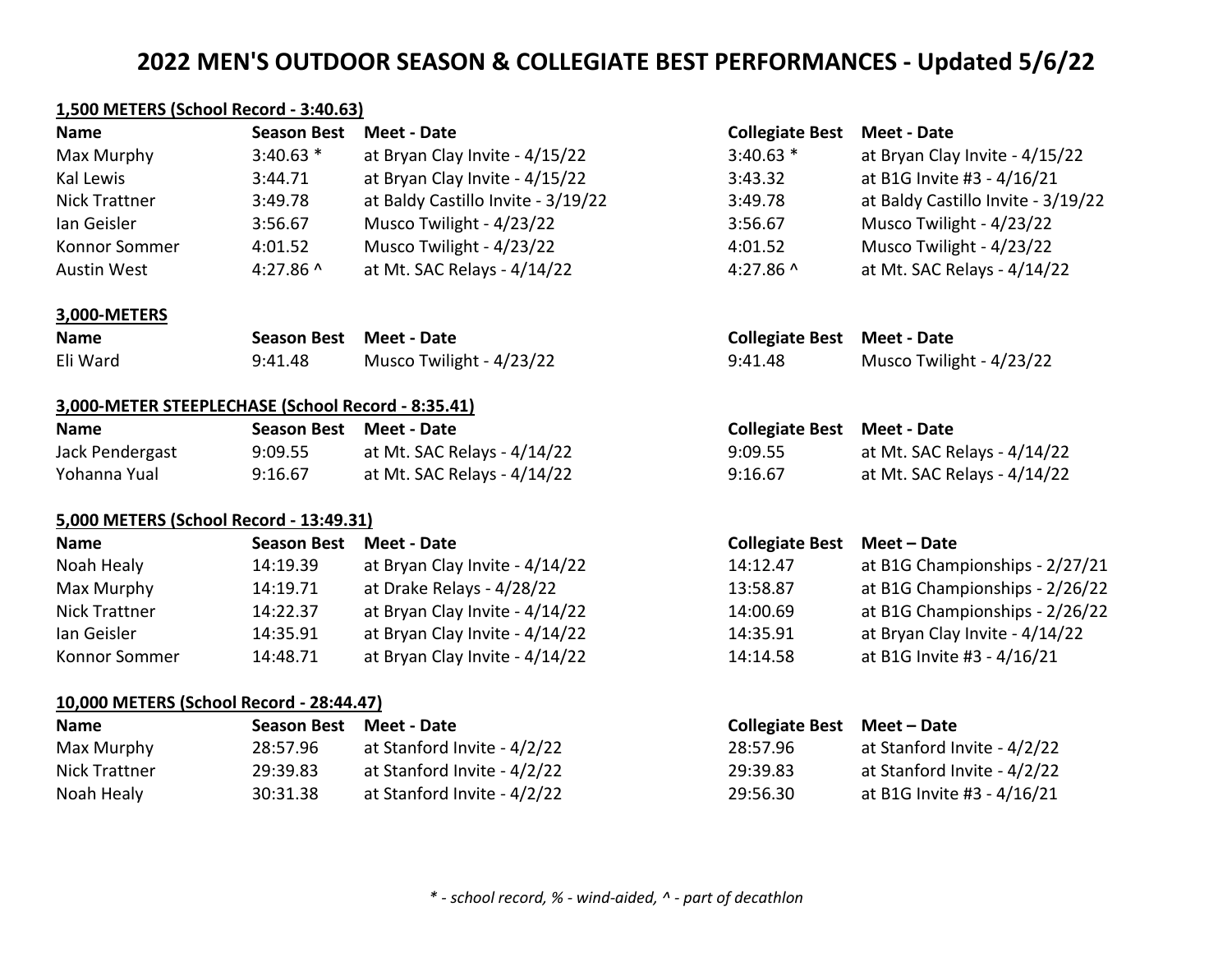## **400-METER RELAY (School Record - 39.03)**

| <b>Names</b>                                                     | <b>Season Best</b> | <b>Meet - Date</b>                 |
|------------------------------------------------------------------|--------------------|------------------------------------|
| Kalen Walker, Austin Kresley, Gratt Reed, Khullen Jefferson      | 39.03 *            | at Jim Click Shootout - 4/9/22     |
| Kalen Walker, Austin Kresley, Grant Conway, Gratt Reed           | 39.71              | at Mt. SAC Relays - 4/15/22        |
| Kalen Walker, Khullen Jefferson, Gratt Reed, Wayne Lawrence, Jr. | 39.76              | at Baldy Castillo Invite - 3/18/22 |
| Kalil Johnson, Austin Kresley, Gratt Reed, Khullen Jefferson     | 39.93              | at Drake Relays - 4/29/22          |
| Kalil Johnson, Drake Woody, Evan Schuster, James Carter, Jr.     | 40.56              | at Jim Click Shootout - 4/9/22     |
| <b>SHUTTLE HURDLE RELAY (School Record - 56.74)</b>              |                    |                                    |
| <b>Names</b>                                                     | <b>Season Best</b> | <b>Meet - Date</b>                 |
| Grant Conway, Josh Braverman, Kalil Johnson, Gratt Reed          | 56.74 *            | at Drake Relays - 4/30/22          |
| 1,600-METER RELAY (School Record - 3:00.14)                      |                    |                                    |
| <b>Names</b>                                                     | <b>Season Best</b> | <b>Meet - Date</b>                 |
| Everett Steward, Armando Bryson, Julien Gillum, Jenoah McKiver   | 3:02.39            | at Jim Click Shootout - 4/9/22     |
| Everett Steward, Austin West, Armando Bryson, Julien Gillum      | 3:08.02            | at Drake Relays - 4/30/22          |
| Drake Woody, Phillip Jefferson, Alec Still, Spencer Gudgel       | 3:10.12            | at Jim Click Shootout - 4/9/22     |
| Phillip Jefferson, Spencer Gudgel, Antonio Abrego, Alec Still    | 3:11.89            | at Mt. SAC Relays - 4/15/22        |
| Nathan Farrell, Evan Schuster, Josh Andrews, Nolan Roethler      | 3:14.21            | at Beach Invite - 4/16/22          |
| Nathan Farrell, Drake Woody, Evan Schuster, Phillip Jefferson    | 3;14.83            | at Drake Relays - 4/30/22          |
| <b>SPRINT MEDLEY RELAY (School Record 3:15.64)</b>               |                    |                                    |
| <b>Names</b>                                                     | <b>Season Best</b> | <b>Meet - Date</b>                 |
| Gratt Reed, Khullen Jefferson, Jenoah McKiver, Alec Still        | 3:18.06            | at Drake Relays - 4/30/22          |
| Drake Woody, Evan Schuster, Phillip Jefferson, Martin Strong     | 3:25.13            | at Drake Relays - 4/30/22          |
| 3,200-METER RELAY (School Record - 7:18.60)                      |                    |                                    |
| <b>Names</b>                                                     | <b>Season Best</b> | <b>Meet - Date</b>                 |
| Spencer Gudgel, Armando Bryson, Antonio Abrego, Alec Still       | 7:19.13            | at Drake Relays - 4/29/22          |
| DISTANCE MEDLEY RELAY (School Record - 9:39.94)                  |                    |                                    |
| <b>Names</b>                                                     | <b>Season Best</b> | <b>Meet - Date</b>                 |
| Kal Lewis, Everett Steward, Antonio Abrego, Max Murphy           | 9:47.73            | at Drake Relays - 4/30/22          |

*\* - school record, % - wind-aided, ^ - part of decathlon*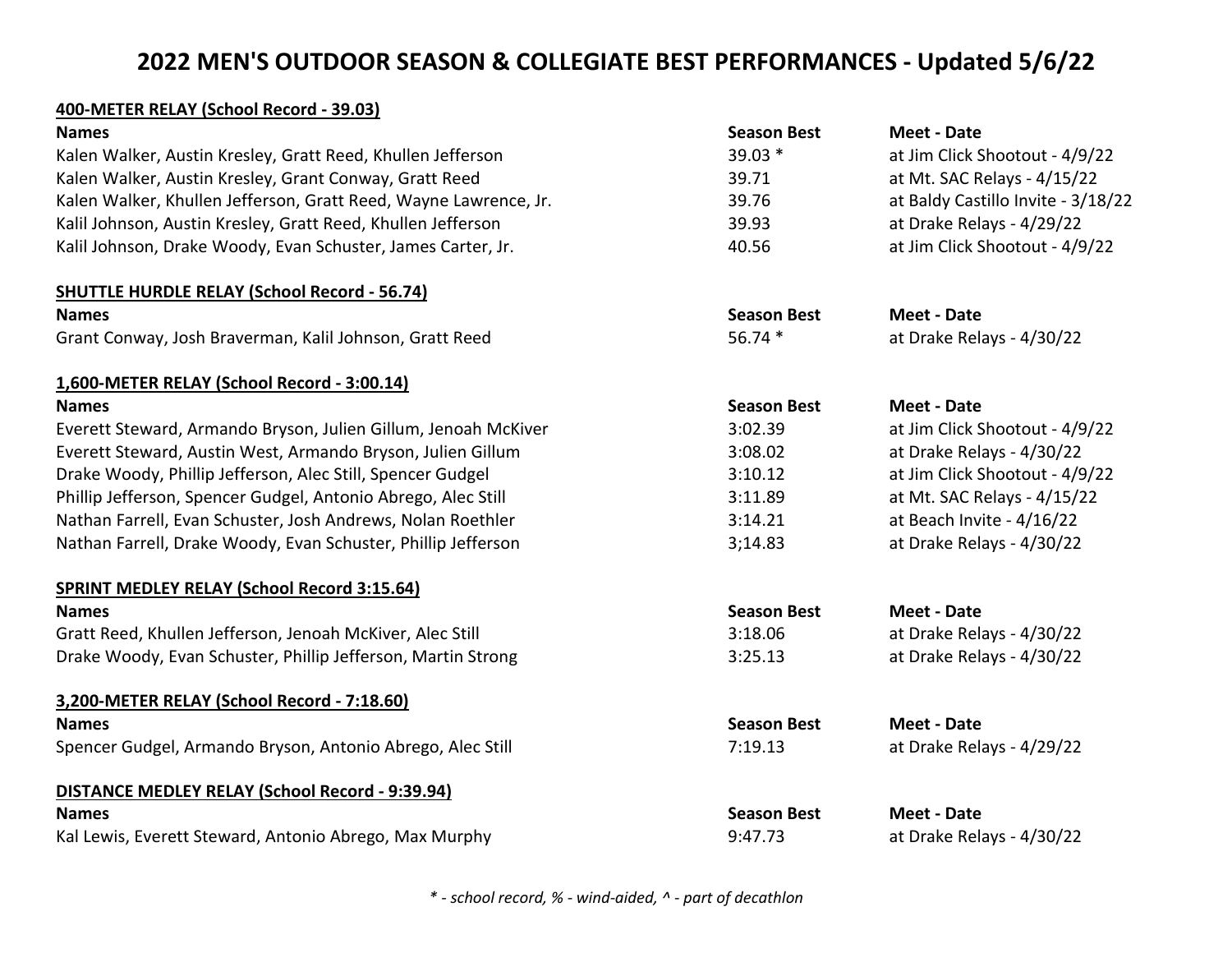## **HIGH JUMP (School Record - 2.24 meters)**

| <b>Name</b>  | Season Best        | Meet - Date                               | <b>Collegiate Best</b> | Meet - Date                               |
|--------------|--------------------|-------------------------------------------|------------------------|-------------------------------------------|
| Zack Pluff   | $6-10$ 3/4 (2.10m) | Musco Twilight - 4/23/22                  | $6-10$ 3/4 (2.10m)     | 2x, last at Musco Twilight - 4/23/22      |
| Austin West  | 6-4 3/4 (1.95m) ^  | $2x$ , last at Mt. SAC Relays - $4/13/22$ | 6-4 3/4 (1.95m)        | 4x, last at Mt. SAC Relays - 4/13/22      |
| Keith Keahna | 6-1 1/2 (1.87m)    | Musco Twilight - 4/23/22                  | $6-4$ 3/4 (1.95m)      | 2x, last at Jimmy Grant Invite - 12/11/21 |

**Name Season Best Meet - Date Collegiate Best Meet – Date**

14-5 1/4 (4.40m) ^ at B1G Championships - 2/26/22

#### **POLE VAULT (School Record - 5.18 meters)**

| <b>Name</b> | Season Best | Meet - Date                                        |
|-------------|-------------|----------------------------------------------------|
| Austin West |             | 14-1 $1/4$ (4.30m) ^ at Mt. SAC Relays - $4/14/22$ |

#### **LONG JUMP (School Record - 8.25 meters)**

| <b>Name</b>            | Season Best        | Meet - Date                                    | <b>Collegiate Best</b> | Meet - Date                                       |
|------------------------|--------------------|------------------------------------------------|------------------------|---------------------------------------------------|
| James Carter, Jr.      |                    | 25-8 3/4 (7.84m) % at Drake Relays - 4/29/22   |                        | 25-8 3/4 (7.84m) % at Drake Relays - 4/29/22      |
| Austin West            |                    | 24-5 1/2 (7.45m) ^ at Mt. SAC Relays - 4/13/22 |                        | 24-6 1/2 (7.48m ^) at B1G Championships - 5/14/21 |
| Deandre Stapleton, Jr. | $23-6$ 3/4 (7.18m) | at B1G Florida Invite - 4/2/21                 | 24-3 3/4 (7.41m)       | at B1G Championships - 2/25/21                    |

### **TRIPLE JUMP (School Record - 16.66 meters)**

| Name                  | <b>Season Best</b> | Meet - Date                                   | <b>Collegiate Best</b> | Meet - Date                    |
|-----------------------|--------------------|-----------------------------------------------|------------------------|--------------------------------|
| James Carter, Jr.     |                    | 51-9 3/4 (15.79m) % at Drake Relays - 4/30/22 | 54-2 3/4 (16.53m)      | at B1G Husker Invite - 4/17/21 |
| Deandre Stapleton Jr. | 49-10 (15.19m)     | at Dr. Tucker Open - 5/6/22                   | 49-10 (15.19m)         | at Dr. Tucker Open - 5/6/22    |
|                       |                    |                                               |                        |                                |

### **SHOT PUT (School Record - 20.04 meters)**

| <b>Name</b>          | <b>Season Best</b> | Meet - Date                                     | <b>Collegiate Best</b> | <b>Meet - Date</b>                 |
|----------------------|--------------------|-------------------------------------------------|------------------------|------------------------------------|
| Nikolas Curtiss      | 65-9 (20.04m) *    | Musco Twilight - 4/23/22                        | 65-9 (20.04m) *        | Musco Twilight - 4/23/22           |
| Elijah Barnes        | 60-3 (18.36m)      | Musco Twilight - 4/23/22                        | 60-8 (18.49m)          | at Husker Quad - 2/6/21            |
| Dawson Ellingson     | 58-7 1/2 (17.87m)  | Musco Twilight - 4/23/22                        | 58-7 1/2 (17.87m)      | Musco Twilight - 4/23/22           |
| <b>Quinton Lyons</b> | 57-3 1/2 (17.46m)  | at Baldy Castillo Invite - 3/19/22              | 57-3 1/2 (17.46m)      | at Baldy Castillo Invite - 3/19/22 |
| Jordan Johnson       | 57-0 3/4 (17.39m)  | at Baldy Castillo Invite - 3/19/22              | 57-2 (17.42m)          | at Razorback Invite - 1/29/22      |
| <b>Austin West</b>   |                    | 46-3 1/2 (14.11m) ^ at Mt. SAC Relays - 4/13/22 | 47-3 (14.40m)          | Larry Wieczorek Invite - 1/21/22   |